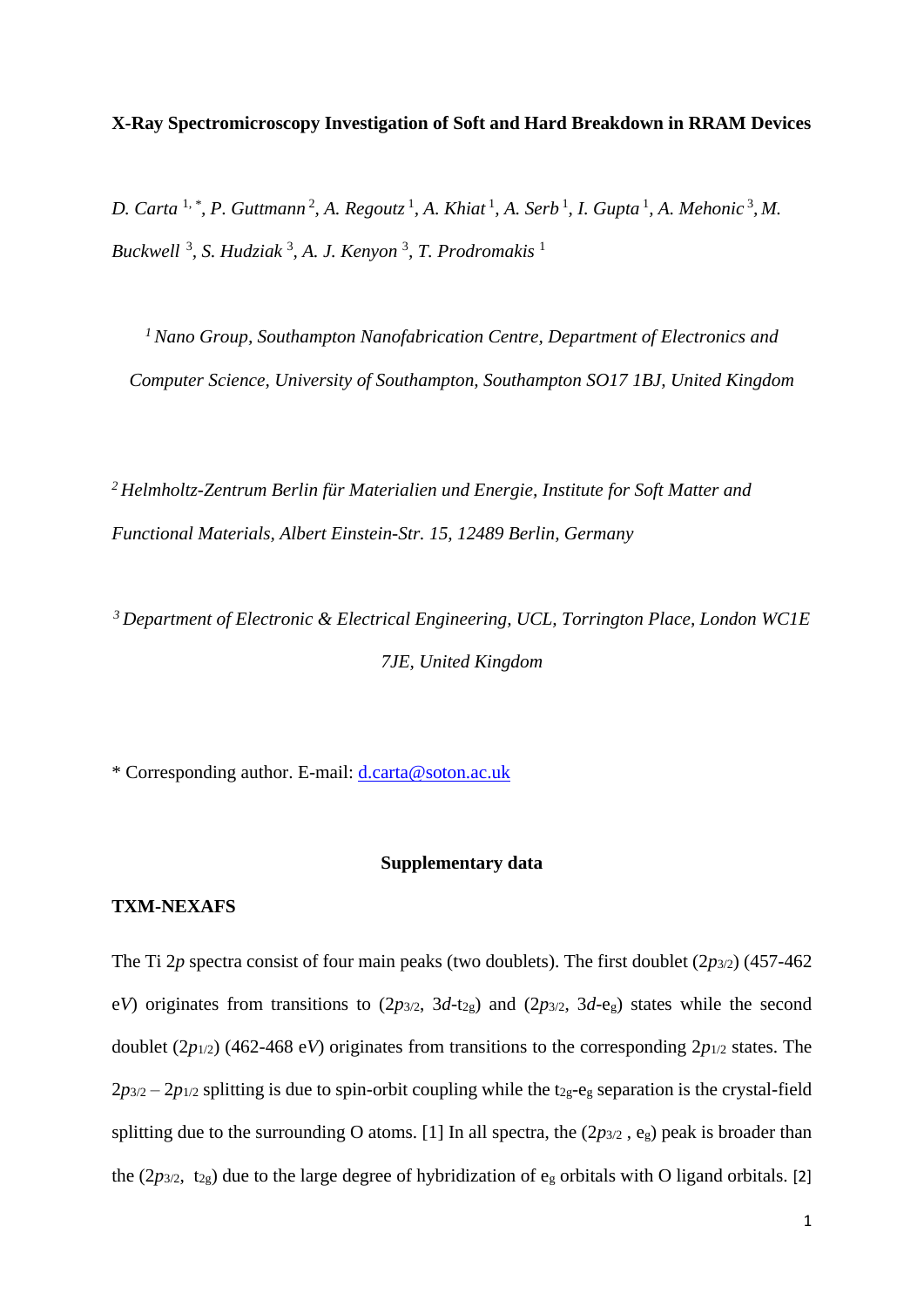The O 1*s* spectra can be divided in two regions. The doublet between 528 and 536 e*V* can be attributed to O 1*s* excitation to hybrid excited states in which the final level is a mixture of O 2*p* and Ti 3*d* orbitals. The spectral features at 531 and 533 eV are assigned to the t<sub>2g</sub> and e<sub>g</sub> orbitals, respectively. [3] This region is very sensitive to local symmetry and coordination. Peaks in the region between 536 e*V* and 555 e*V* correspond to O 1*s* excited states in which the final level is a hybridization of O 2*p* and Ti 4*sp* orbitals. This region is more sensitive to longrange order. [3]

### **References**

- [1] Stoyanov E, Langenhorst F, Steinle-Neumann G 2007 The Effect of Valence State and Site Geometry on Ti  $L_{3,2}$  and O K Electron Energy-Loss Spectra of Ti<sub>x</sub>O<sub>y</sub> Phases. *Am. Mineral.* **92** 577–586.
- [2] Kucheyev S, van Buuren T, Baumann T, Satcher J, Willey T, Meulenberg R, Felter T, Poco J, Gammon S, Terminello L 2004 Electronic Structure of Titania Aerogels from Soft X-Ray Absorption Spectroscopy. *Phys. Rev. B* **69** 245102.
- [3] Lusvardi V S, Barteau M A, Chen J G, Eng J, Frühberger B, Teplyakov A 1998 An NEXAFS Investigation of the Reduction and Reoxidation of TiO2(001). *Surf. Sci.* **397** 237–250.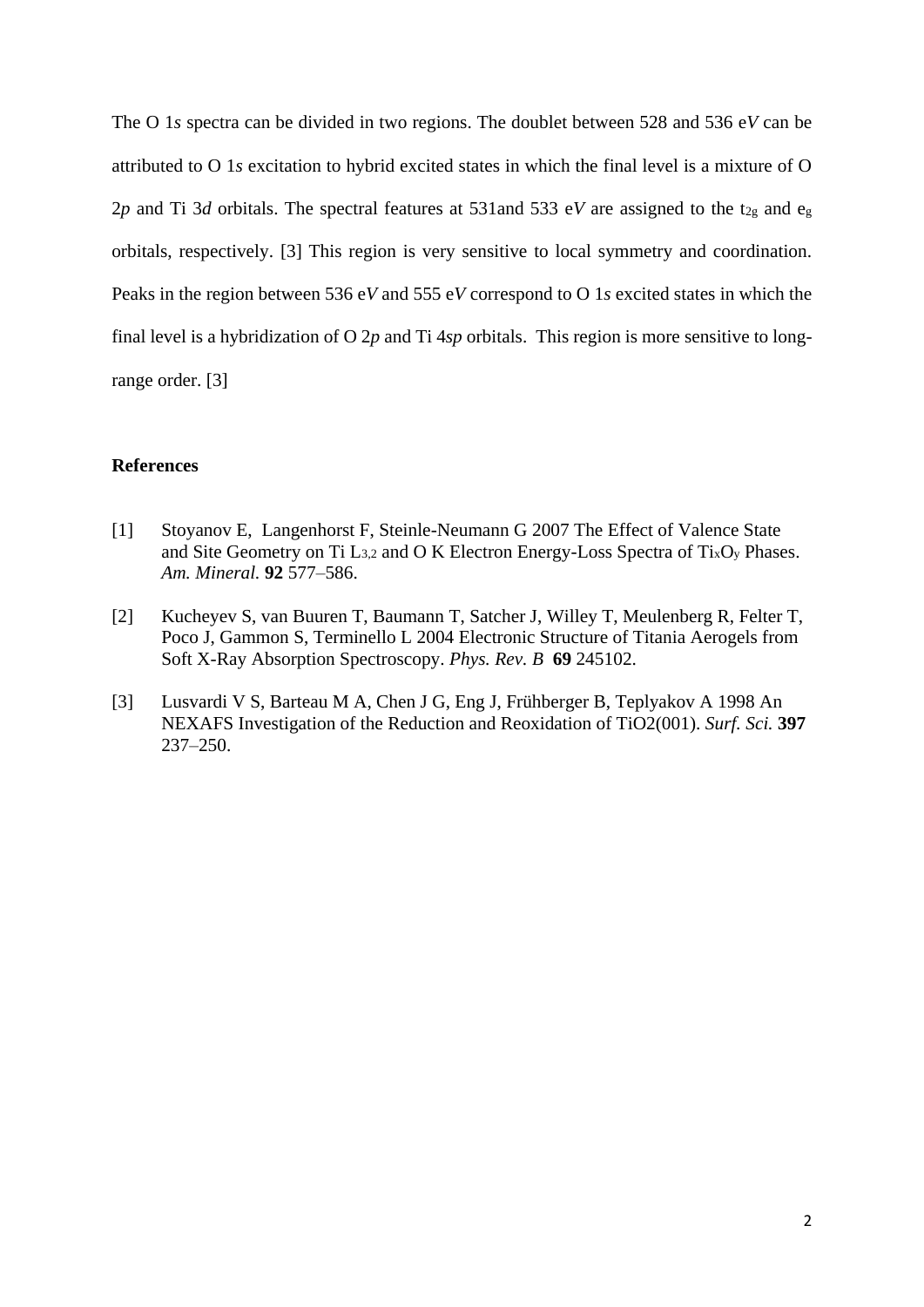

**Figure S.I.1**. Optical images of Dev\_SB viewed from the TE (a) before and (b) after switching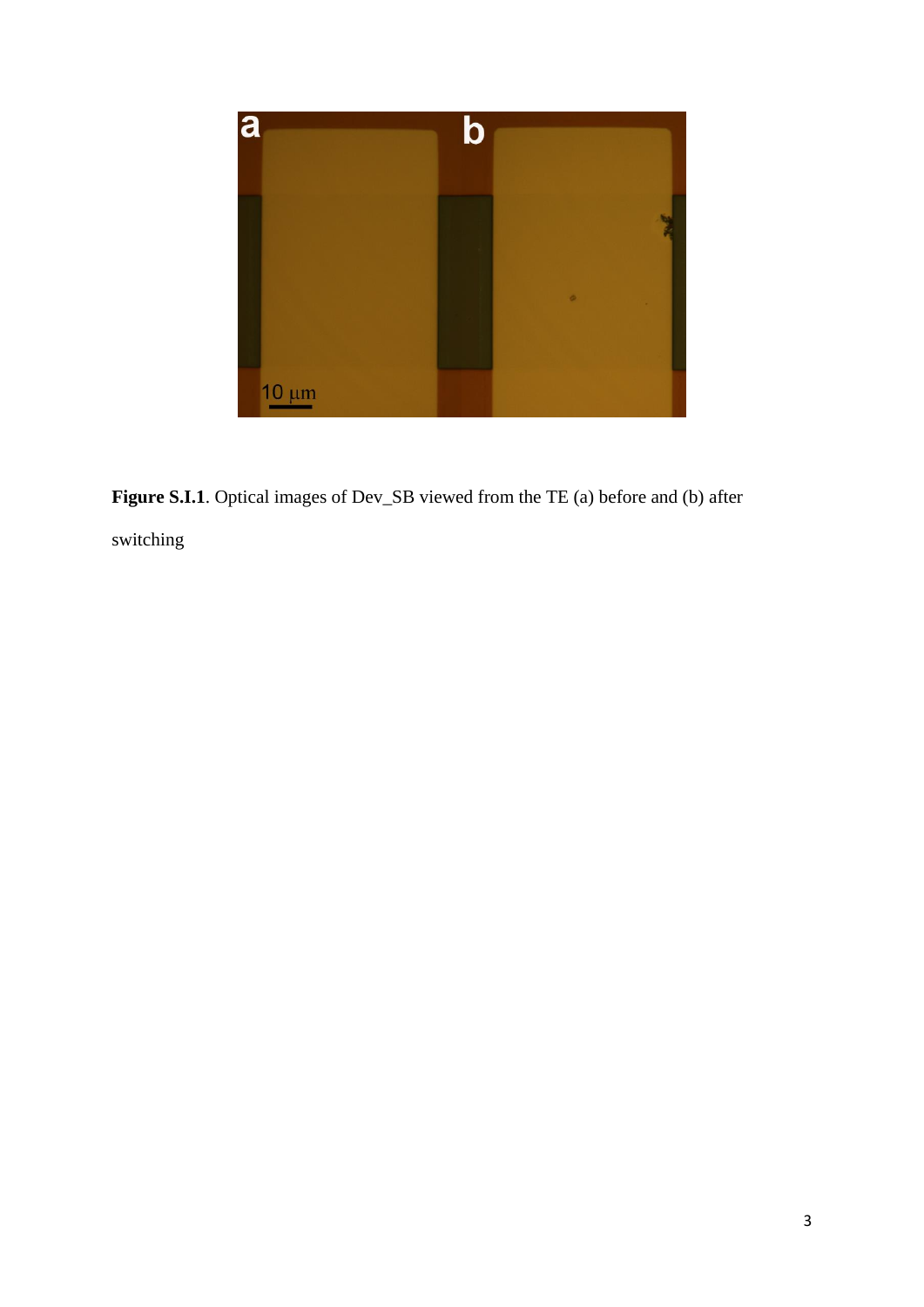

**Figure S.I.2.** SEM images of Dev<sub>\_SB</sub>: (a) device viewed from the top electrode with location of lamella cut (red line) and detail of lamella extraction (inset); (b) lateral view of lamella with details of the damaged region cross-section; (c) electron transparent thin lamella mounted on W pillar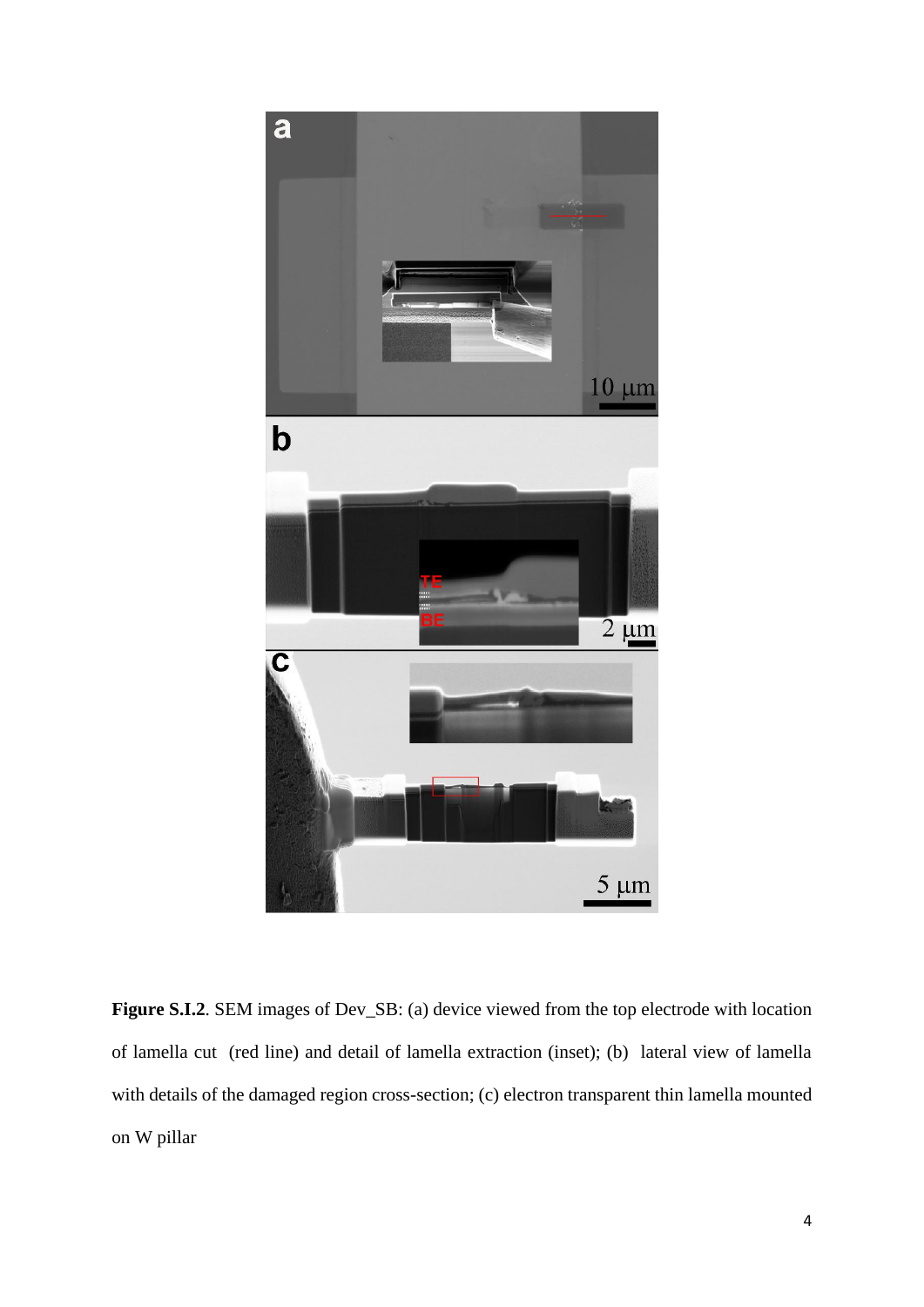

Figure S.I.3. Dev\_HB: (a) 3D AFM image of selected defect area; (b) deflection error image with detailed zoom on a "linear" crater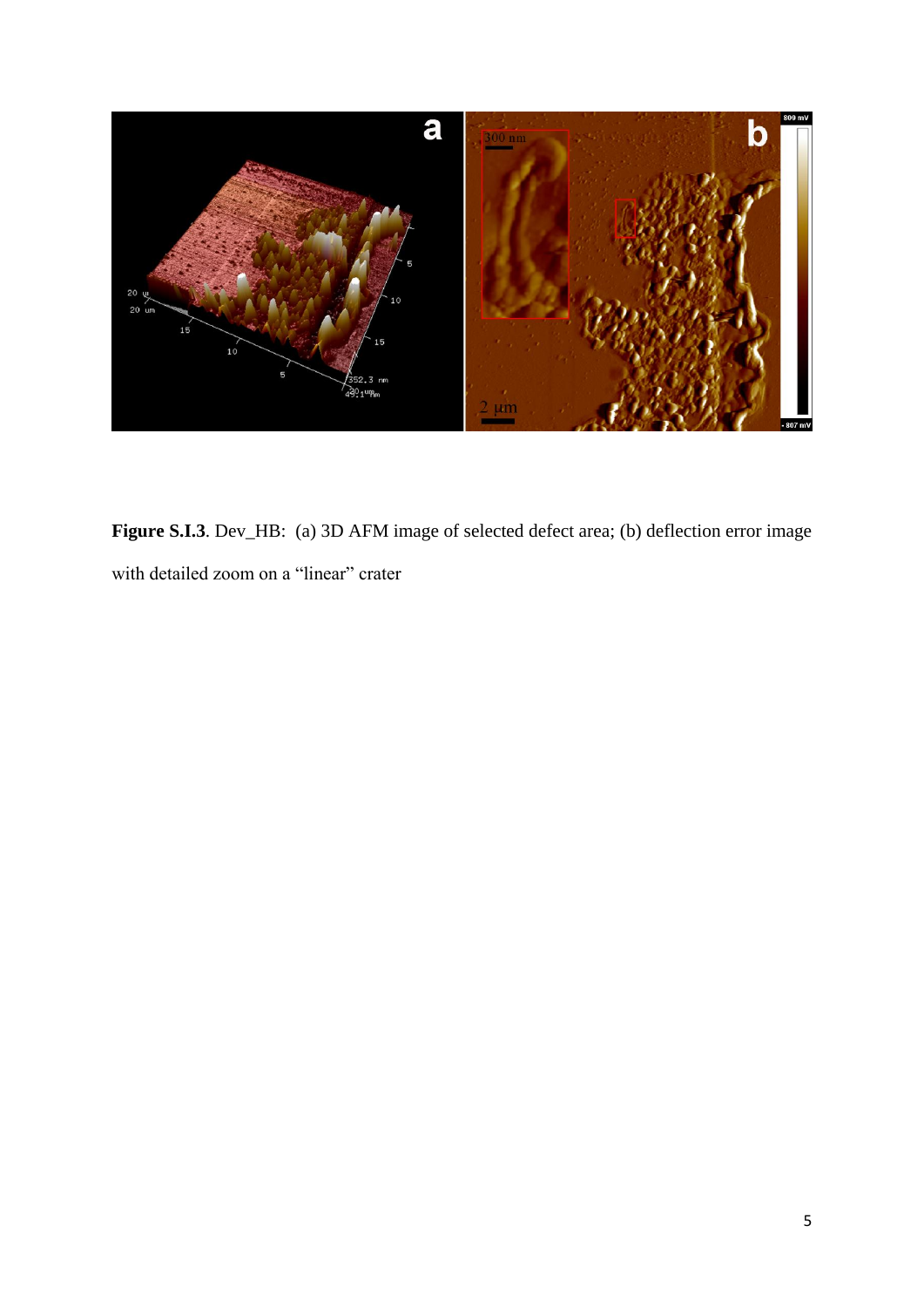

Figure S.I.4. SEM images of Dev<sub>\_HB</sub>. (a) device viewed from the top electrode with location of lamella cut (red line) and detail of lamella extraction (inset); (b) lateral view of lamella with details of the damaged region cross-section; (c) electron transparent thin lamella mounted on W pillar